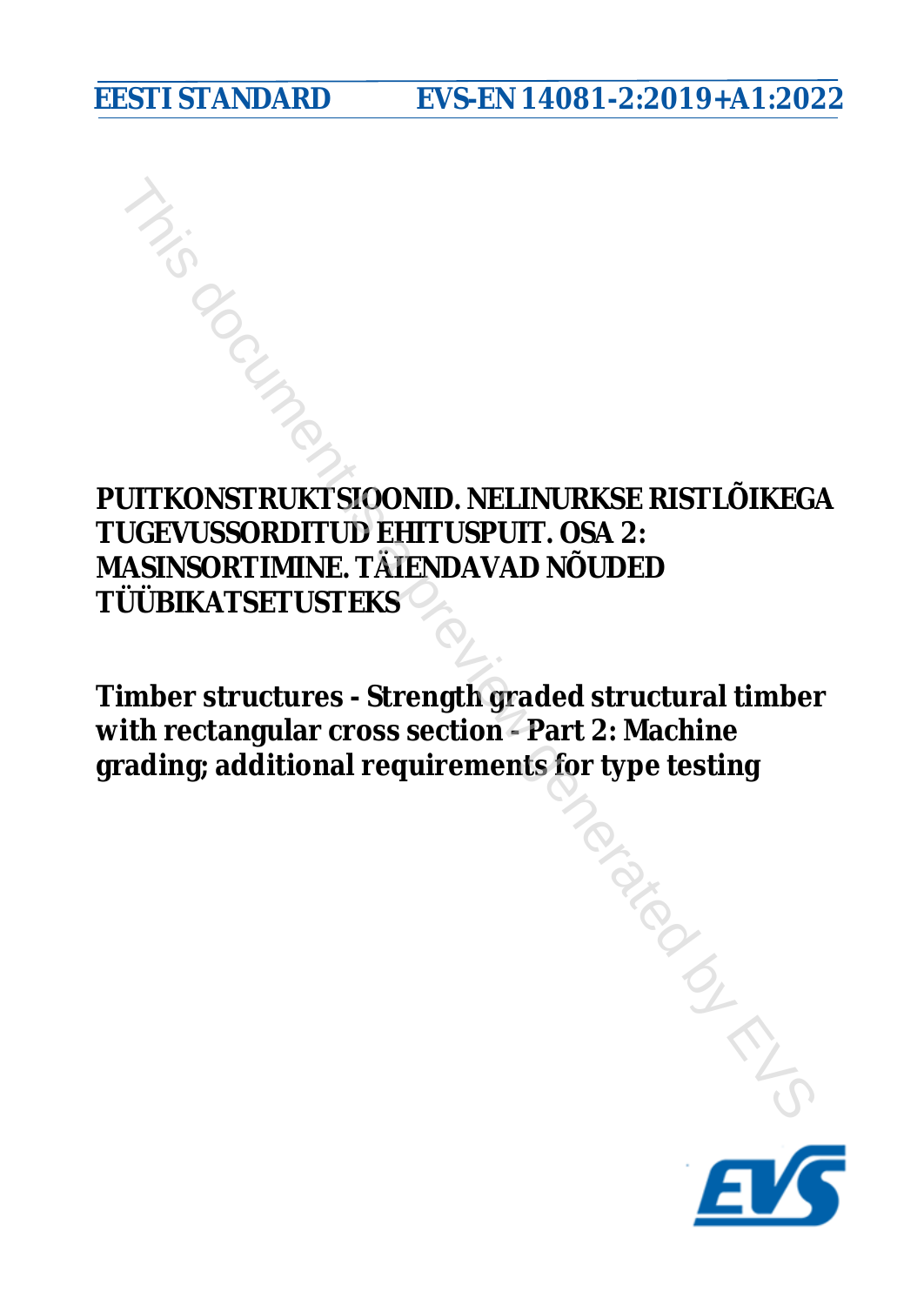#### **EESTI STANDARDI EESSÕNA NATIONAL FOREWORD**

| See<br>Eesti<br>standard<br>EVS-EN   This<br>14081-2:2019+A1:2022<br>sisaldab<br>$14081 - 2:2018 + A1:2022$ of<br>standardi<br>EN<br>ingliskeelset teksti.                                                                               | Estonian<br>EVS-EN<br>standard<br>Euroopa   14081-2:2019+A1:2022 consists of the English text<br>the<br>standard<br>European<br>EN<br>14081-2:2018+A1:2022.                  |  |  |  |
|------------------------------------------------------------------------------------------------------------------------------------------------------------------------------------------------------------------------------------------|------------------------------------------------------------------------------------------------------------------------------------------------------------------------------|--|--|--|
| sellekohase<br>  Standard<br>on jõustunud<br>teate<br>avaldamisega EVS Teatajas<br>Euroopa standardimisorganisatsioonid on teinud                                                                                                        | This standard has been endorsed<br>with a<br>notification published in the official bulletin of the<br>Estonian<br>Centre<br>for<br>Standardisation<br>and<br>Accreditation. |  |  |  |
| standardi<br>rahvuslikele<br>Euroopa<br>liikmetele<br>kättesaadavaks 08.06.2022.                                                                                                                                                         | Date of Availability of the European standard is<br>08.06.2022.                                                                                                              |  |  |  |
| Standard on kättesaadav Eesti Standardimis-ja<br>Akrediteerimiskeskusest.                                                                                                                                                                | The standard is available from the Estonian Centre<br>for Standardisation and Accreditation.                                                                                 |  |  |  |
| NIFON<br>Tagasisidet standardi sisu kohta on võimalik edastada, kasutades EVS-i veebilehel asuvat tagasiside<br>vormi või saates e-kirja meiliaadressile standardiosakond@evs.ee.                                                        |                                                                                                                                                                              |  |  |  |
| CS 79.040                                                                                                                                                                                                                                |                                                                                                                                                                              |  |  |  |
| Standardite reprodutseerimise ja levitamise õigus kuulub Eesti Standardimis- ja Akrediteerimiskeskusele                                                                                                                                  |                                                                                                                                                                              |  |  |  |
| Andmete paljundamine, taastekitamine, kopeerimine, salvestamine elektroonsesse süsteemi või edastamine ükskõik millises<br>vormis või millisel teel ilma Eesti Standardimis-ja Akrediteerimiskeskuse kirjaliku loata on keelatud.        |                                                                                                                                                                              |  |  |  |
| Kui Teil on küsimusi standardite autorikaitse kohta, võtke palun ühendust Eesti Standardimis-ja Akrediteerimiskeskusega:<br>Coduleht www.evs.ee; telefon 605 5050; e-post info@evs.ee                                                    |                                                                                                                                                                              |  |  |  |
|                                                                                                                                                                                                                                          | The right to reproduce and distribute standards belongs to the Estonian Centre for Standardisation and Accreditation                                                         |  |  |  |
| Vo part of this publication may be reproduced or utilized in any form or by any means, electronic or mechanical, including<br>bhotocopying, without a written permission from the Estonian Centre for Standardisation and Accreditation. |                                                                                                                                                                              |  |  |  |

#### ICS 79.040

If you have any questions about copyright, please contact Estonian Centre for Standardisation and Accreditation:

Homepage [www.evs.ee](http://www.evs.ee/); phone +372 605 5050; e-mail info@evs.ee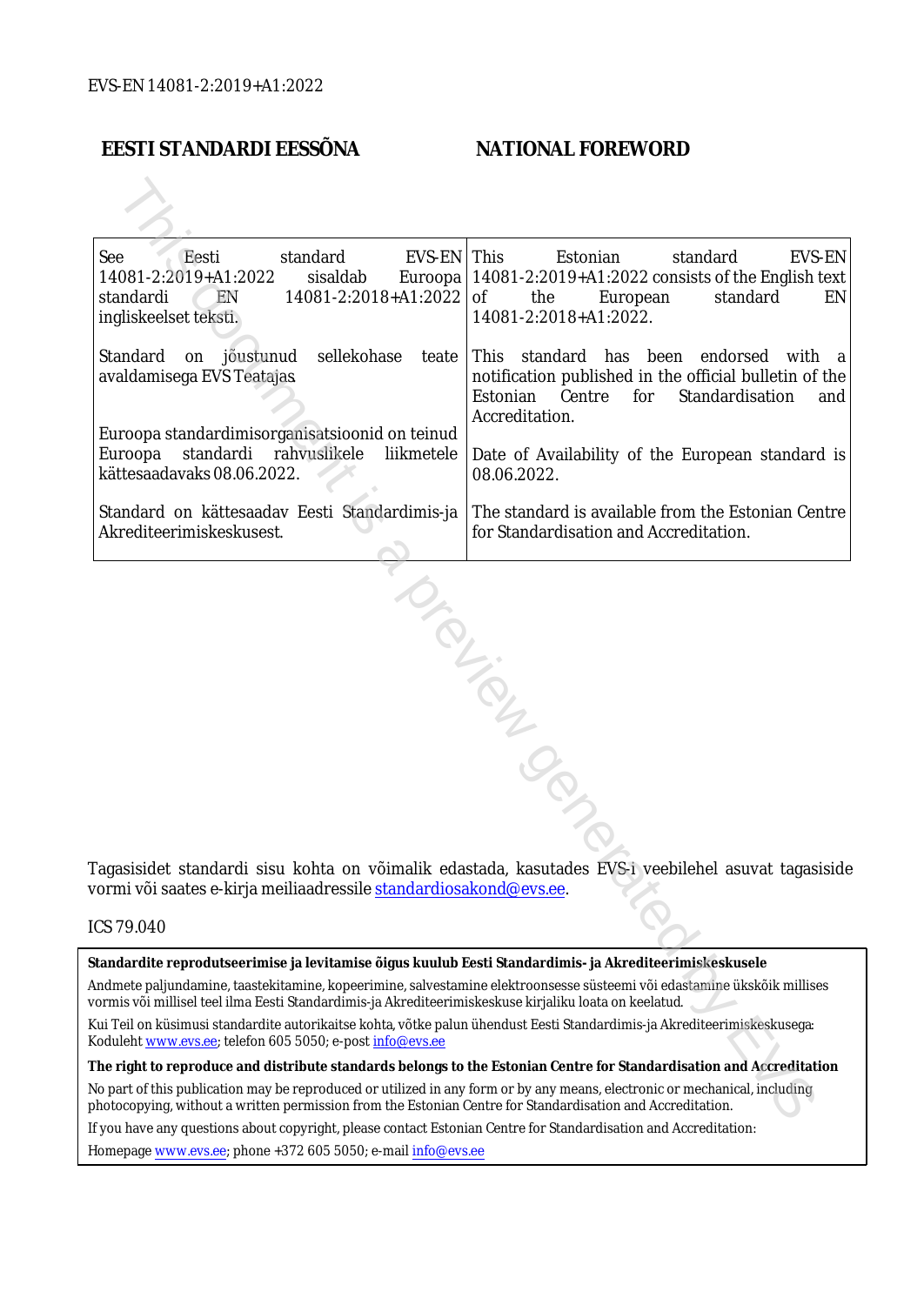# EUROPEAN STANDARD NORME EUROPÉENNE EUROPÄISCHE NORM

## **EN 14081-2:2018+A1**

June 2022

ICS 79.040 Supersedes EN 14081-2:2018

English Version

# Timber structures - Strength graded structural timber with rectangular cross section - Part 2: Machine grading; additional requirements for type testing Except Contact the New York Contact the Contact the Contact the Contact the Contact the Contact the Contact the Contact the Contact the Contact the Contact the Contact the Contact the Contact the Contact the Contact the C

Structures en bois - Bois de structure à section rectangulaire classé pour sa résistance - Partie 2 : Classement mécanique par machine; exigences supplémentaires concernant les essais de type

 Holzbauwerke - Nach Festigkeit sortiertes Bauholz für tragende Zwecke mit rechteckigem Querschnitt - Teil 2: Maschinelle Sortierung; zusätzliche Anforderungen an die Erstprüfung

This European Standard was approved by CEN on 13 August 2018 and includes Amendment 1 approved by CEN on 13 March 2022.

CEN members are bound to comply with the CEN/CENELEC Internal Regulations which stipulate the conditions for giving this European Standard the status of a national standard without any alteration. Up-to-date lists and bibliographical references concerning such national standards may be obtained on application to the CEN-CENELEC Management Centre or to any CEN member.

This European Standard exists in three official versions (English, French, German). A version in any other language made by translation under the responsibility of a CEN member into its own language and notified to the CEN-CENELEC Management Centre has the same status as the official versions.

CEN members are the national standards bodies of Austria, Belgium, Bulgaria, Croatia, Cyprus, Czech Republic, Denmark, Estonia, Finland, France, Germany, Greece, Hungary, Iceland, Ireland, Italy, Latvia, Lithuania, Luxembourg, Malta, Netherlands, Norway, Poland, Portugal, Republic of North Macedonia, Romania, Serbia, Slovakia, Slovenia, Spain, Sweden, Switzerland, Turkey and United Kingdom.



EUROPEAN COMMITTEE FOR STANDARDIZATION COMITÉ EUROPÉEN DE NORMALISATION EUROPÄISCHES KOMITEE FÜR NORMUNG

**CEN-CENELEC Management Centre: Rue de la Science 23, B-1040 Brussels** 

© 2022 CEN All rights of exploitation in any form and by any means reserved worldwide for CEN national Members.

Ref. No. EN 14081-2:2018+A1:2022 E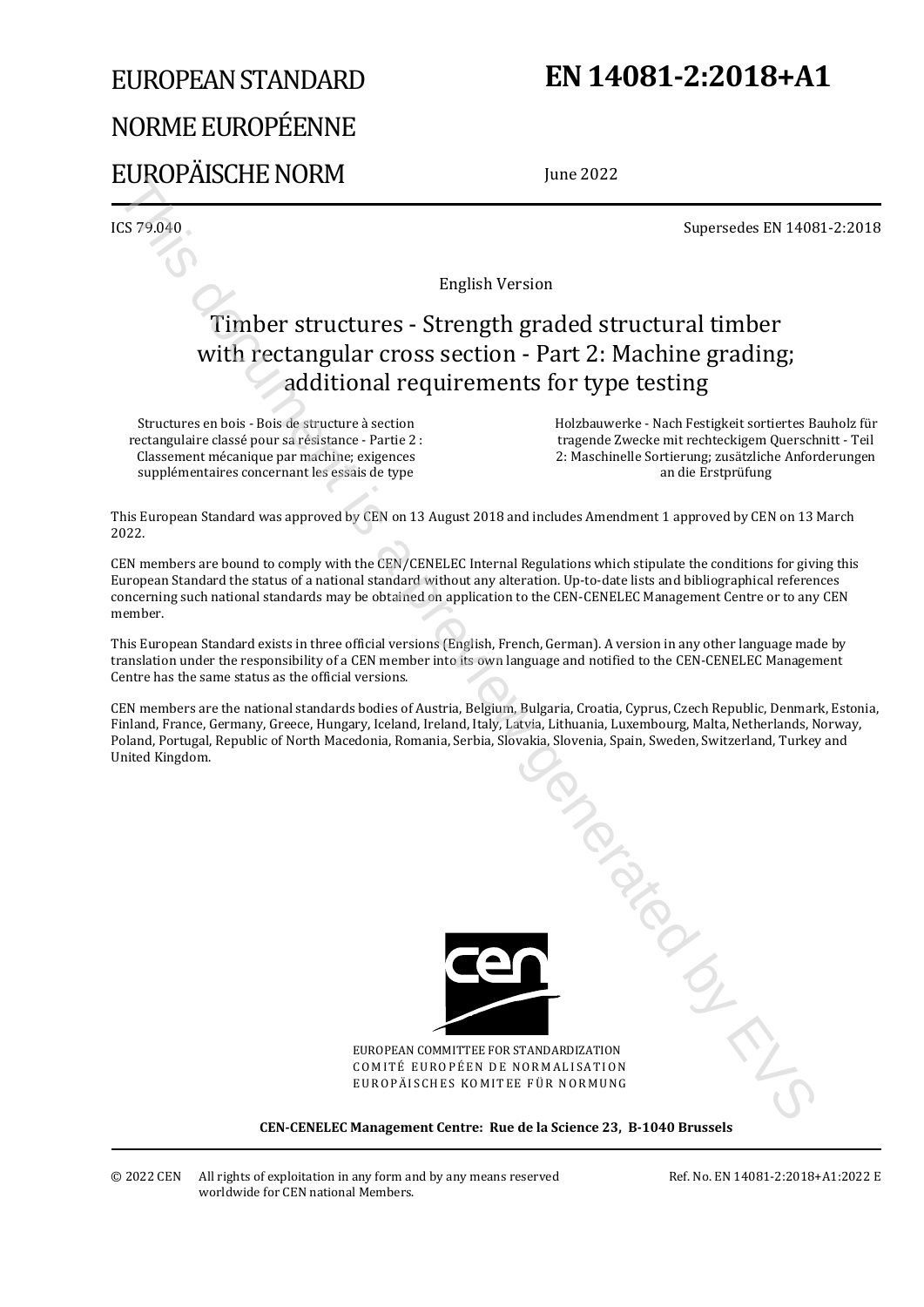# Contents

| 1               |                                                                                              |  |
|-----------------|----------------------------------------------------------------------------------------------|--|
| $\overline{2}$  |                                                                                              |  |
| 3               |                                                                                              |  |
| 4               |                                                                                              |  |
| 5               |                                                                                              |  |
| 6<br>6.1<br>6.2 |                                                                                              |  |
|                 | Requirements for grading process, destructive testing and calculation of grade               |  |
| 6.2.1           |                                                                                              |  |
| 6.2.2<br>6.2.3  |                                                                                              |  |
| 6.3             |                                                                                              |  |
| 6,3.1           |                                                                                              |  |
| 6.3.2           |                                                                                              |  |
| 6.4<br>6.4.1    |                                                                                              |  |
| 6.4.2           |                                                                                              |  |
| 6.5             |                                                                                              |  |
| 6.6             |                                                                                              |  |
| 7               | Additional verification requirements for a new grading machine or a change in                |  |
| 7.1             |                                                                                              |  |
| 7.2             |                                                                                              |  |
| 8               |                                                                                              |  |
| 8.1             |                                                                                              |  |
| 8.2             |                                                                                              |  |
| 8.3             |                                                                                              |  |
| 8.3.2           |                                                                                              |  |
| 8.3.3           |                                                                                              |  |
| 8.4             |                                                                                              |  |
| 9               |                                                                                              |  |
| 9.1<br>9.2      |                                                                                              |  |
|                 | Annex A (informative) Guidelines for sampling a growth area for deriving machine settings 22 |  |
|                 |                                                                                              |  |
|                 |                                                                                              |  |
| B.1             |                                                                                              |  |
| B.2             |                                                                                              |  |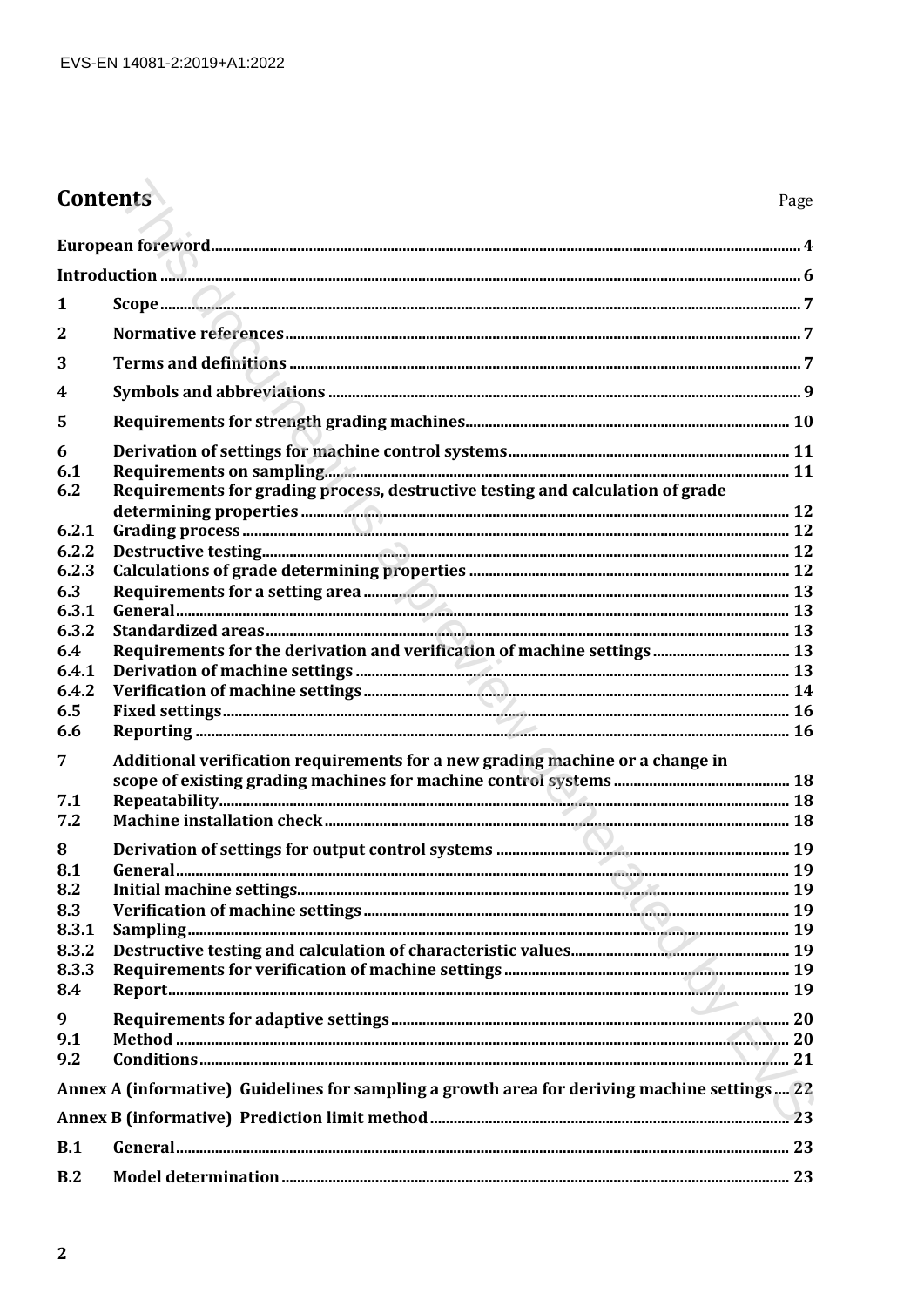| B.3   |                        |  |
|-------|------------------------|--|
|       |                        |  |
| C.1   |                        |  |
| C.2   |                        |  |
| C.3   |                        |  |
| C.4   |                        |  |
| C.5   |                        |  |
| C.5.1 |                        |  |
| C.5.2 |                        |  |
| C.5.3 |                        |  |
| C.5.4 |                        |  |
| C.6   |                        |  |
|       |                        |  |
|       |                        |  |
|       | PIONEWS<br>Parazionial |  |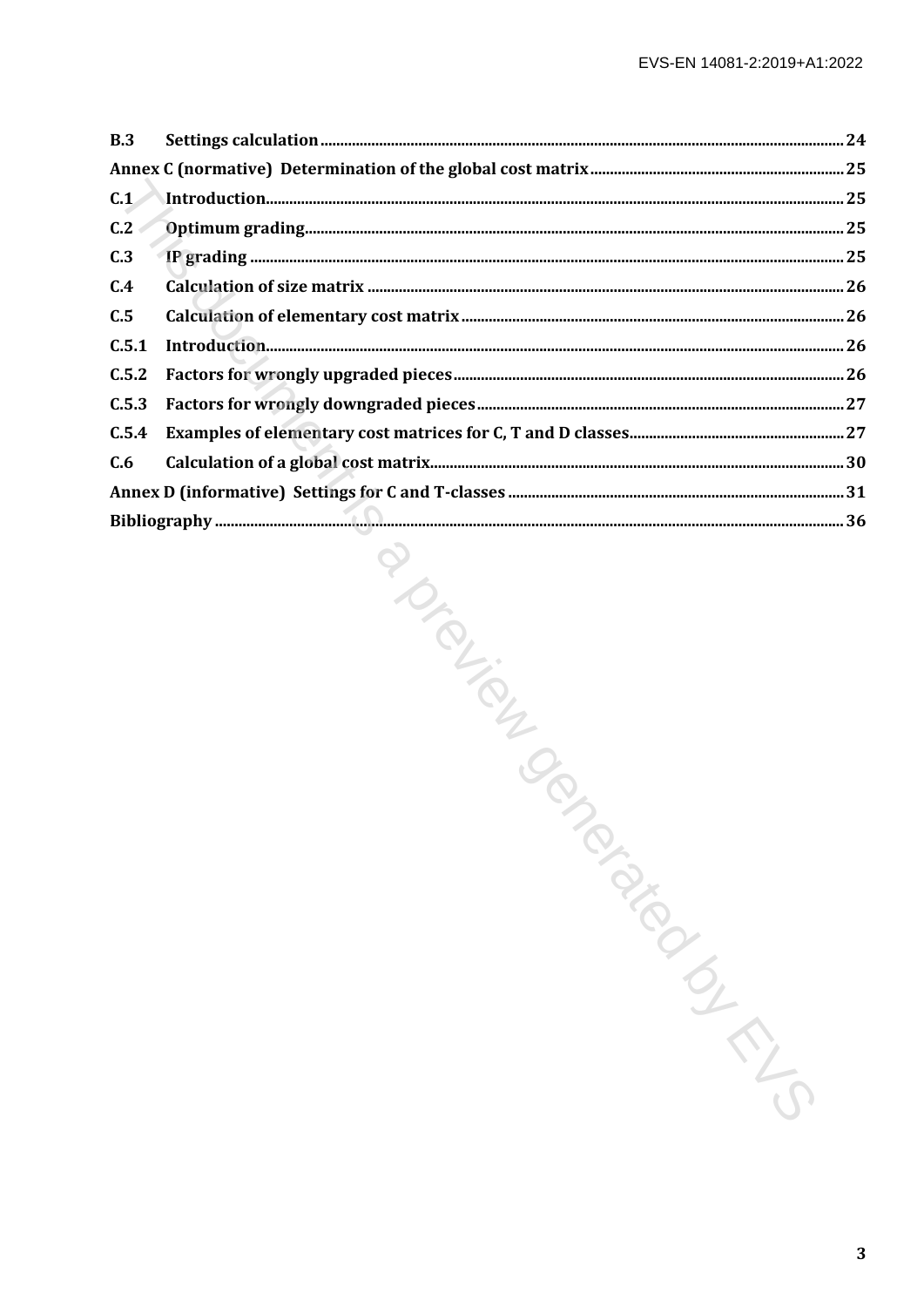#### **European foreword**

This document (EN 14081-2:2018+A1:2022) has been prepared by Technical Committee CEN/TC 124 "Timber structures", the secretariat of which is held by AFNOR.

This European Standard shall be given the status of a national standard, either by publication of an identical text or by endorsement, at the latest by December 2022, and conflicting national standards shall be withdrawn at the latest by December 2022. summent (RN 14081-222018-RA-12022) as been prepared by Technical Committee CFN/TC 124<br>structures', the secretariat of which is held by APNOR.<br>The present Standard shall be given the status of a rational standard, either b

Attention is drawn to the possibility that some of the elements of this document may be the subject of patent rights. CEN shall not be held responsible for identifying any or all such patent rights.

This document includes Amendment 1 approved by CEN on 13 March 2022.

This document supersedes  $\overline{A_1}$  EN 14081-2:2018 $\overline{A_1}$ .

The start and finish of text introduced or altered by amendment is indicated in the text by tags  $\mathbb{F}_1$ .

This document has been prepared under a Standardization Request given to CEN by the European Commission and the European Free Trade Association.

Compared to EN 14081-2:2010+A1:2012, the following main modifications have been made:

- new definitions added in Clause 3:
- new requirements for sampling, settings areas and minimum cross-section area;
- introduction of standardized areas:
- method for deriving settings is no longer normative, since several methods may be used; an example of a method is given in Annex B;
- new method for verification of settings;
- cost matrix requirements are changed, to better allow settings that aim for reduced reject rather than yield in the highest grade;
- new method for output control systems;
- introduction of adaptive settings;
- introduction of fixed settings.

This standard is part of a series of standards on *Timber structures — Strength graded structural timber with rectangular cross section* ("EN 14081") that includes:

- *Part 1: General requirements;*
- *Part 2: Machine grading; additional requirements for type testing;*
- *Part 3: Machine grading; additional requirements for factory production control.*

Any feedback and questions on this document should be directed to the users' national standards body. A complete listing of these bodies can be found on the CEN website.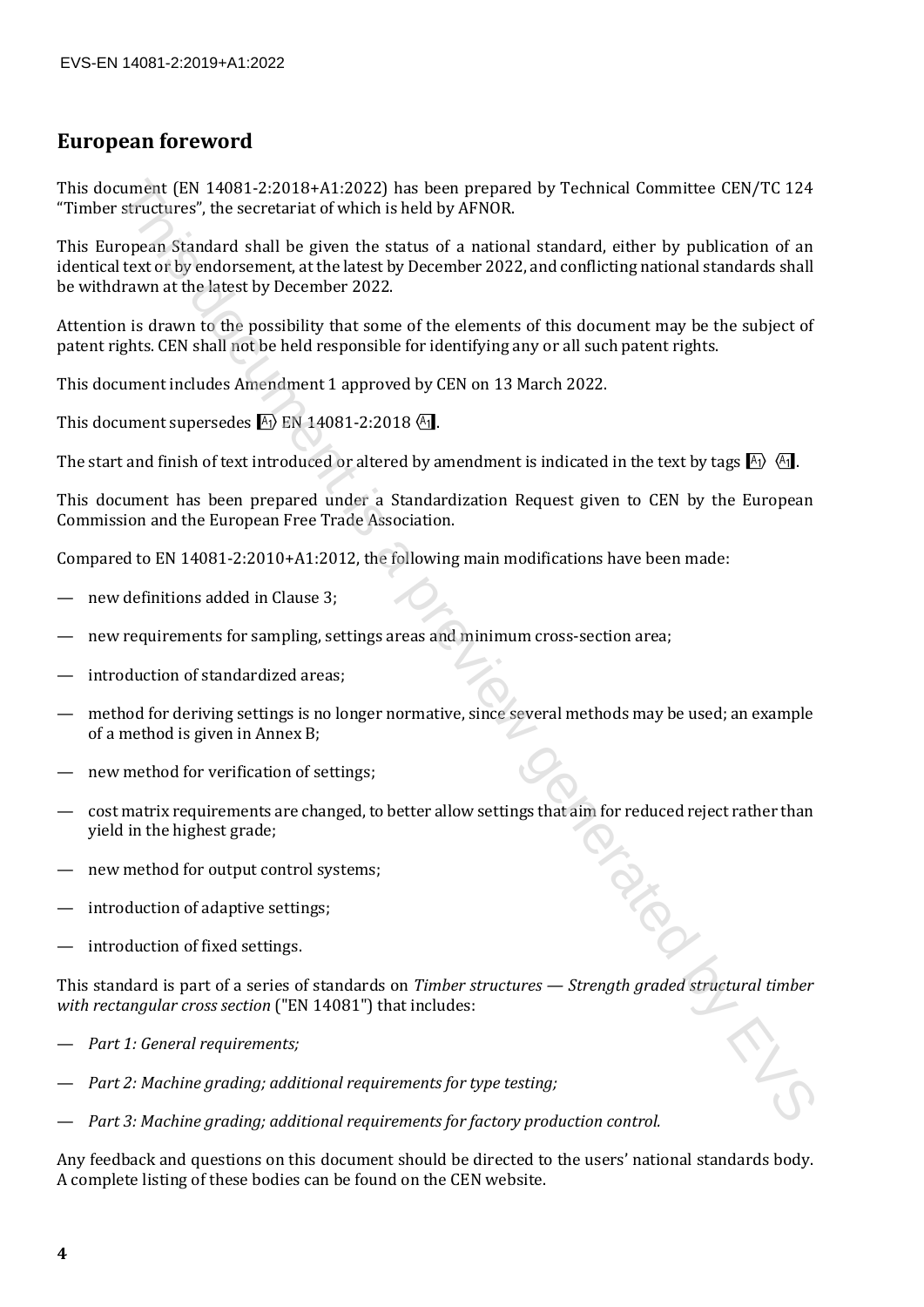According to the CEN-CENELEC Internal Regulations, the national standards organizations of the following countries are bound to implement this European Standard: Austria, Belgium, Bulgaria, Croatia, Cyprus, Czech Republic, Denmark, Estonia, Finland, France, Germany, Greece, Hungary, Iceland, Ireland, Italy, Latvia, Lithuania, Luxembourg, Malta, Netherlands, Norway, Poland, Portugal, Republic of North Macedonia, Romania, Serbia, Slovakia, Slovenia, Spain, Sweden, Switzerland, Turkey and the United Kingdom. The Richard Librarian, Librarian, Prince, Dennis, Prince, Generated By Europe, Italian, Prince, Beland, Republic of the Richard Librarian, Serbito, Storakta, Storenta, Spath, Sweden, Sweden, Sweden, Prince, Prince, Prince,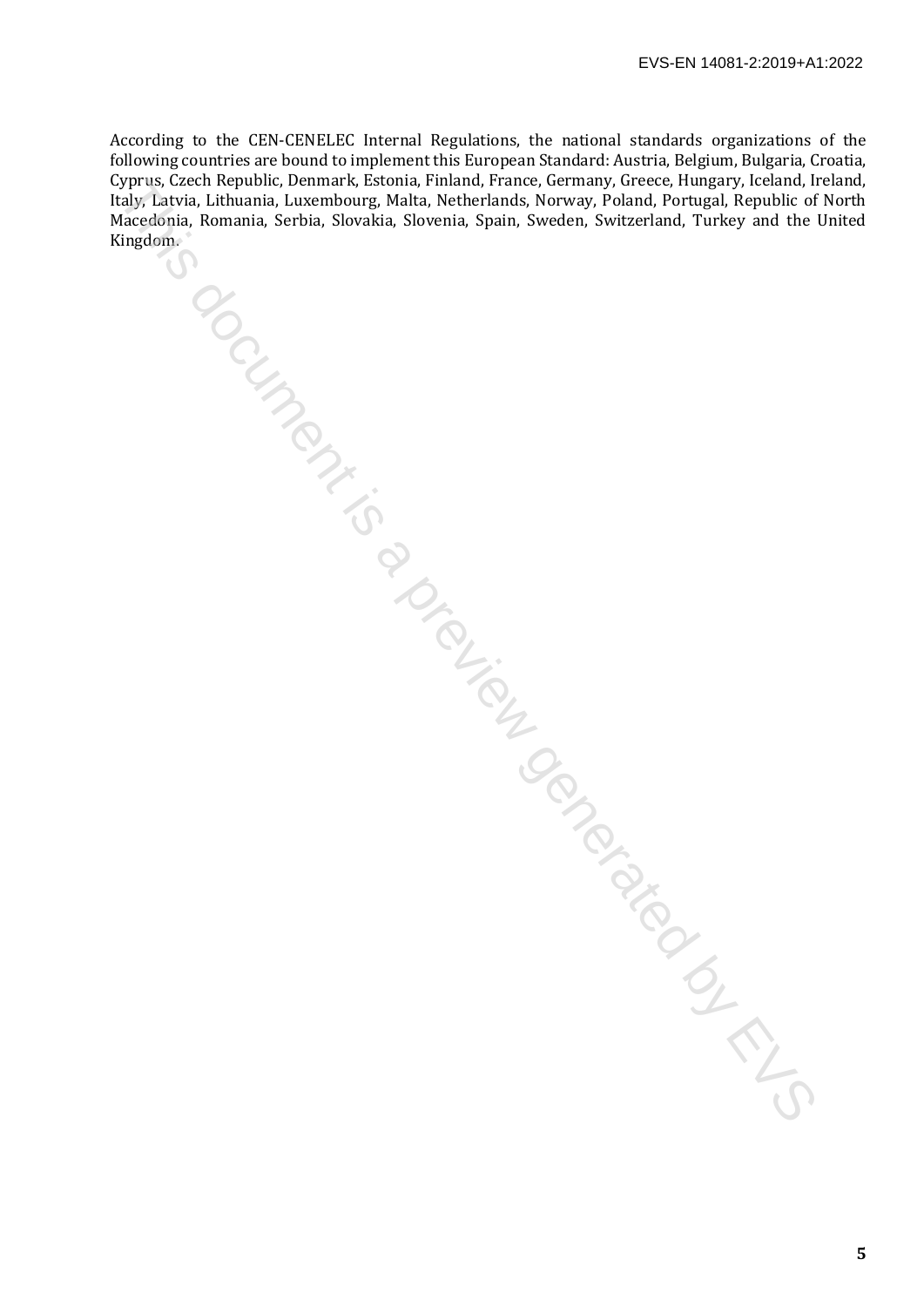### **Introduction**

Machine grading is in common use in a number of countries. There are two basic systems, referred to as "output control" and "machine control". Both systems require a visual override inspection to cater for performance reducing characteristics that are not automatically sensed by the machine.

The output control system is suitable for use where the grading machines are situated in sawmills grading limited sizes, species and grades in repeated production runs of around one working shift or more. This enables the system to be controlled by testing timber specimens from the daily output. These tests together with statistical procedures are used to monitor and adjust the machine settings to maintain the required strength properties for each strength class. With this system it is permissible for machine approval requirements to be less demanding and for machines of the same type to have non-identical performance. proding its in common us in a number of countries. There are two basis experent, relations that control to a previous control to a previous control to a previous control to a previous control to the most control to the con

The machine control system was developed in Europe. Because of the large number of sizes, species and grades used it was not possible to carry out quality-control tests on timber specimens drawn from production. The system relies therefore on the machines being strictly assessed and controlled, and on considerable research effort to derive the machines settings, which, under basic machine control operation, remain constant for all machines of the same type.

Additional factory production control requirements are given in EN 14081-3.

This standard provides a new approach, applicable to both machine control and output control systems, which permits fine adjustment of settings on a grading machine based on continuous monitoring of Indicating Property (IP) data during grading. This approach is called "adaptive settings".

The acceptability of grading machines and the derivation of settings rely on statistical procedures and the results will therefore depend on the method used. For this reason this document gives appropriate statistical procedures.

Grading assignments to strength classes are based on grading reports. When these grading reports are evaluated and approved by CEN/TC 124 /WG 2 /TG 1, they become Approved Grading Reports (AGR).

The requirements in this European Standard are based on machines in current use and on future types of machines as far as these can be foreseen. It is recognized that additional clauses or standards may be required if unforeseen developments take place.

Since the previous version of this European Standard (EN 14081-2:2010+A1:2012), grading settings work, and research data, have provided more information about the variation in wood properties. Several new rules were created by CEN/TC 124 /WG 2 to update the procedures and ensure safety of grading – particularly of settings covering many countries, and are referenced in the guidance paper (see Annex A). This new version of the standard updates the procedures according to the guidance paper.

**6**